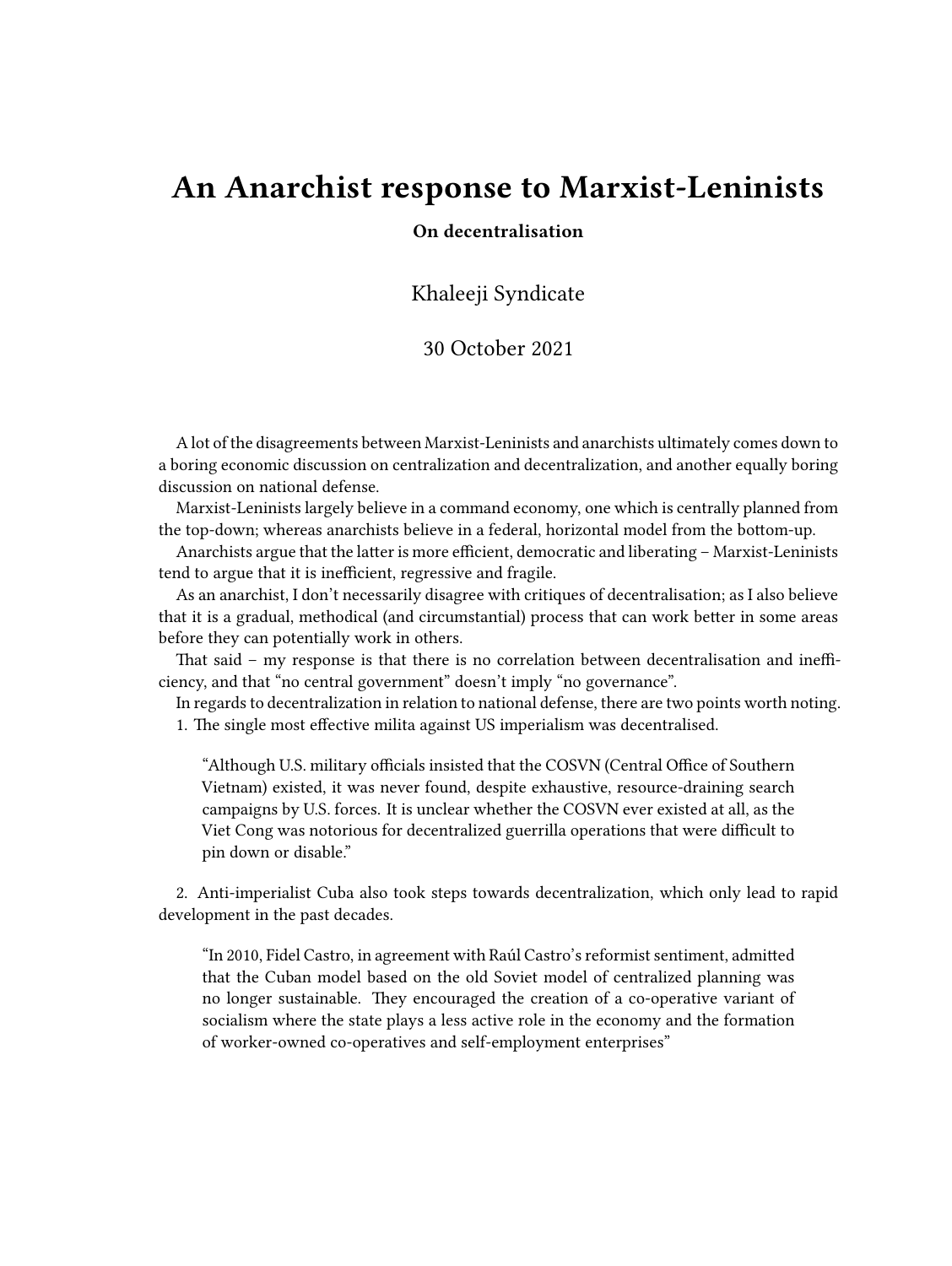Workers' cooperatives is a form of decentralization that is workers-owned, which is in contrast to state ownership of the means of production.

As for decentralization in relation to the economy, voluntary federalism (of cooperatives, credit unions, councils, etc) has proven to be impactful, both in capitalist and left-wing nations.

1. This is allegedly evident in the town of Arrasate, which went from "one of the poorest" towns of Spain to "one of the wealthiest".

It is also known as Mondragon, and their economy consists of 98 federated cooperatives.

"The lowest tier is now  $\epsilon$ 16,000 a year (about \$19,400), which is higher than Spain's minimum wage. Most people earn at least double that, plus they receive private health care benefits, annual profit-sharing and pensions. The system proved robust during the global financial crisis of 2008, followed by the so-called sovereign debt crisis across Europe. Joblessness soared beyond 26 percent in Spain. But in Mondragón, the cooperatives apportioned the pain through wage cuts and advance payments on future hours. Unemployment barely budged."

That said, Mondragon isn't without its flaws either – such as their heavy reliance on foreign companies/employees who aren't federated into Mondragon.

However, in respect to its horizontal management on a local / internal level, this goes to show that a lot of what is often credit to centralized systems can also be achieved in federated, horizontal structures; if not more efficiently.

10% of Basque country's GDP comes from cooperatives. It has the highest GDP per capita in all of Spain, and the second highest human development (HDI 2017) of all Spanish autonomous regions, which makes it comparable to the development of Finland.

2. In Emilia Romagna (Northern Italy), around 40% of the GDP is produced by Cooperatives. It's also the region with the fourth strongest economy in Italy.

"Active people in working age are more than 70%, and the women activity rate is the highest in Italy. The unemployment rate is under 8% in 2015 with respect to the national average (12.8%)."

Users of Credit Unions (member-owned financial cooperatives) also report greater satisfaction than users of private banks.

In conclusion, such federations can still generate massive wealth, alongside fair wealth distribution, low unemployment, health care benefits, pension, direct democracy, all while withstanding a financial crisis; largely better than the rest of Spain, in Mondragon's example.

Mondragon is still largely flawed, but it is also perceived as an overwhelming success in respect to its decentralist, federalist management (within Basque, at least).

Overall, I agree with the sentiment of diversifying tactics, as opposed to orthodoxy and dogmatic commitment to ideology.

A lot of catastrophic outcomes are rightfully blamed on poor central planning as well, and my conclusion is that we should learn from the best and worst example of both systems.

Ultimately, my answer is that if we can maintain autonomy and social progress alongside modern societal amenities and guarantees – then why not?